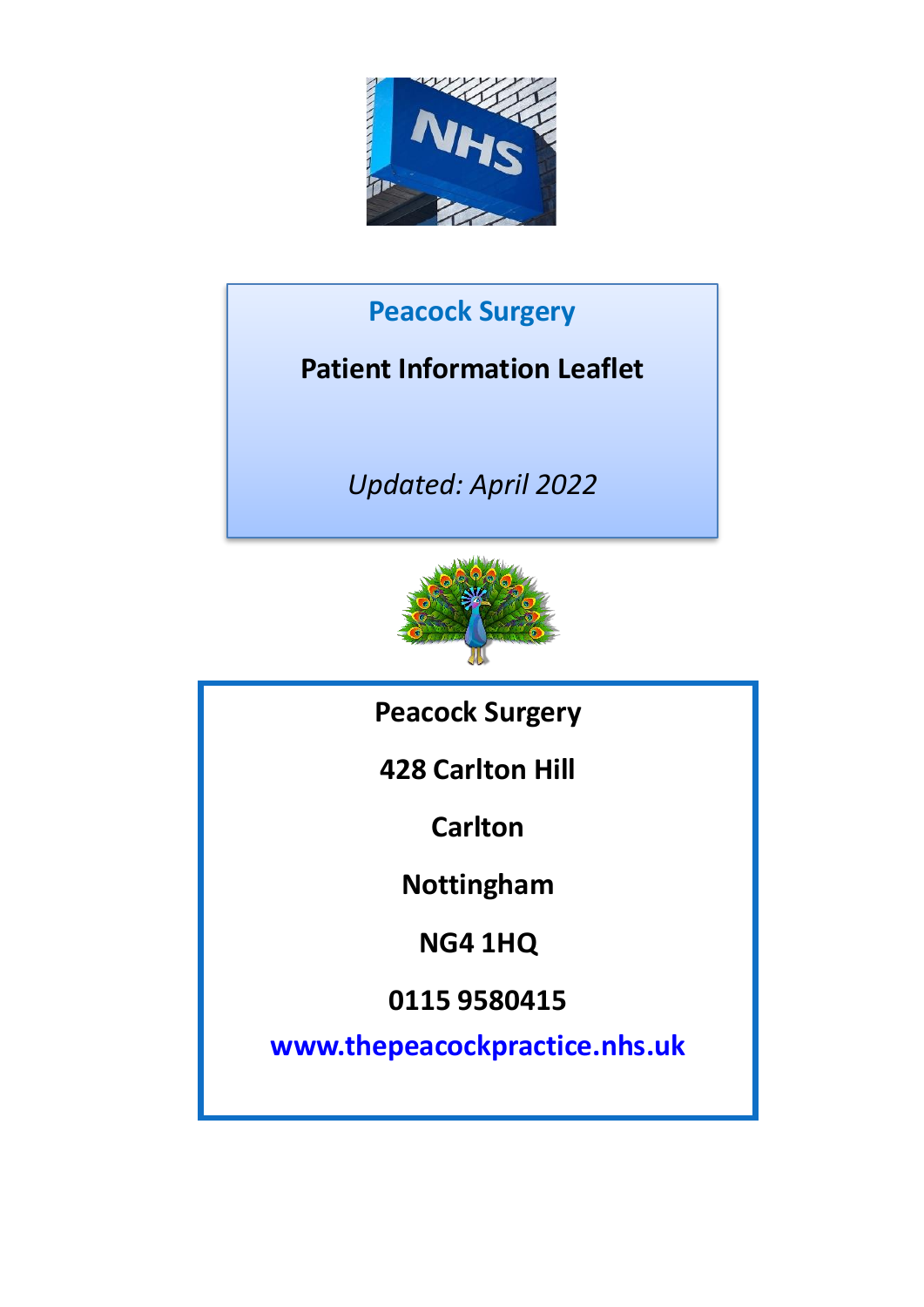

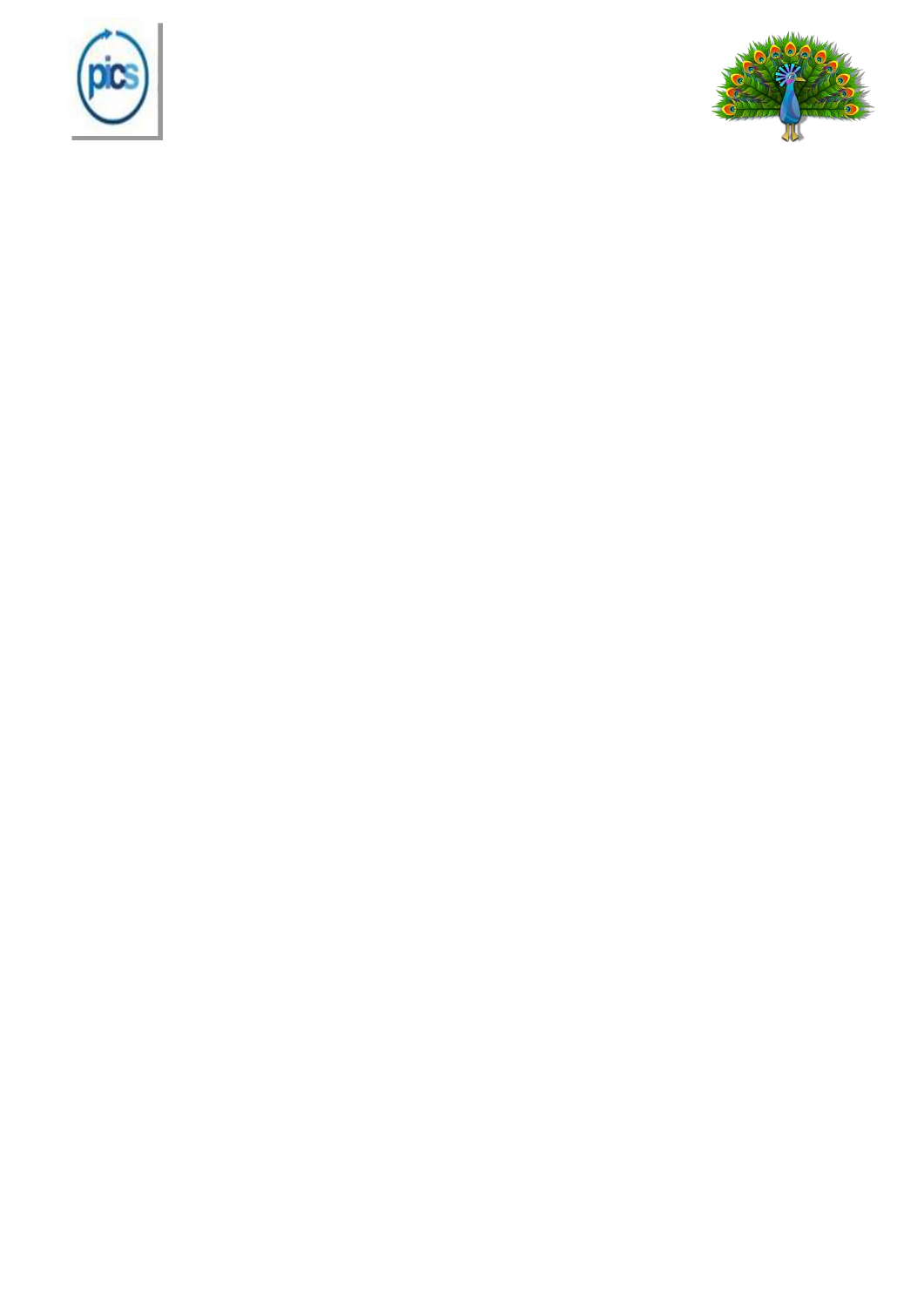



# Peacock Surgery

**The practice is based in modern premises situated in the heart of Carlton.**  There is access for all patients and adjacent to the waiting room there are patient toilets, including access for disabled patients, and baby-changing facilities.

A portable induction loop is available at reception for use by patients; please ask a receptionist for further information.

### **Registering as a Patient**

**We are pleased to accept all patients from Carlton and the surrounding areas.** Please bring with you proof of identify and address and ensure you allow sufficient time to complete the registration process.

Once you are registered with us, you will be able to book appointments online, order repeat prescriptions and access your health record (a separate form is required for this). Full details are available online at www.thepeacockpractice.co.uk or by phoning or speaking to a member of the reception or administrative teams.

If you change address or change your name, please ensure you contact the practice as soon as possible; this will enable us to update your records. You can amend your address or contact number online at www.thepeacockpractice.co.uk. For a change of name, the practice will need to see proof of this, i.e., a Marriage Certificate or Deed Poll.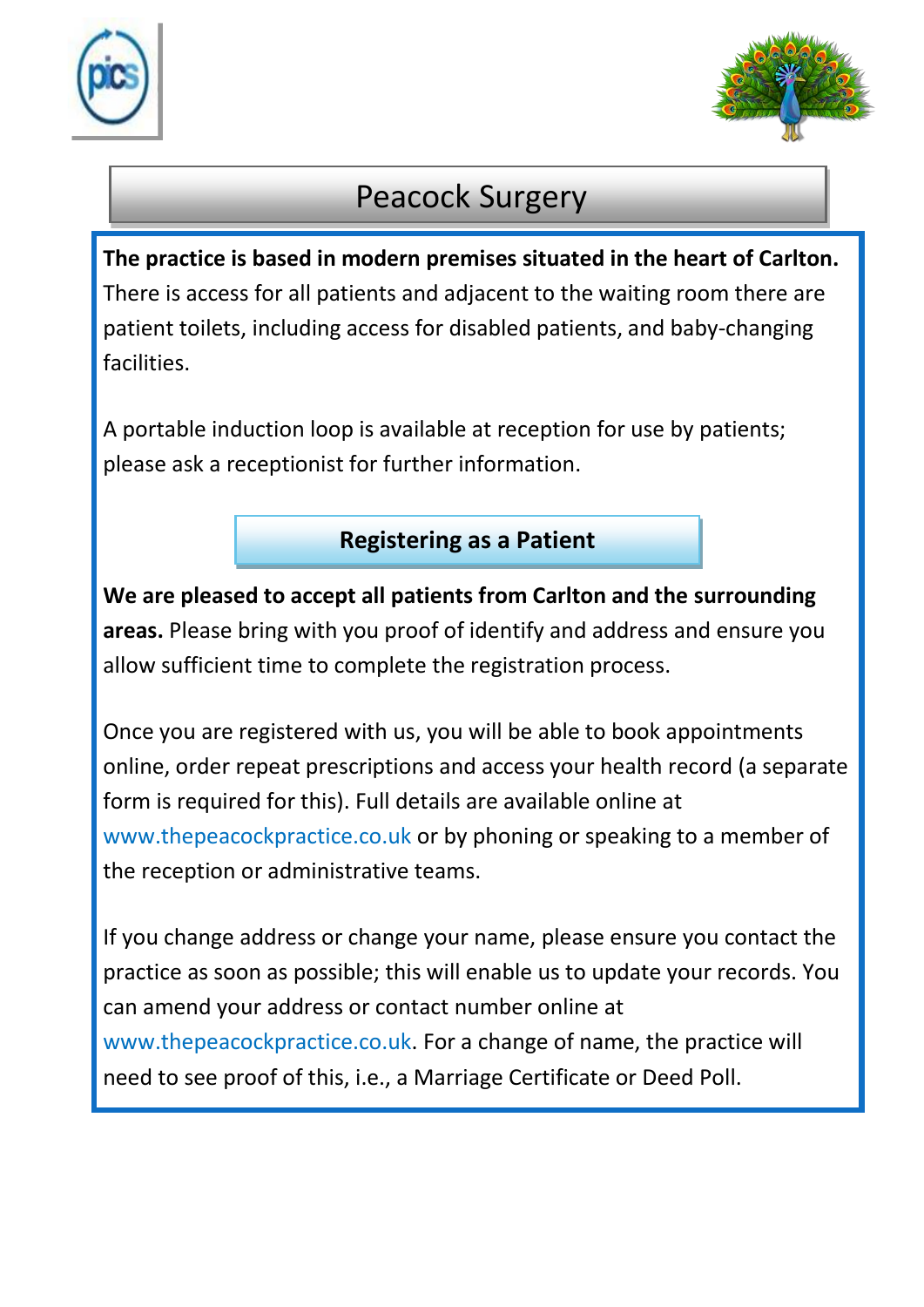



# **PRACTICE TEAM: Clinical**

| <b>General Practitioners</b>       |
|------------------------------------|
| <b>Dr K Sallis</b>                 |
| Dr A Zawadzka                      |
| Dr A Arulsothy                     |
| Dr A Khan                          |
| <b>GP Locum</b>                    |
| Dr S Sunderji                      |
|                                    |
| <b>Nursing Team</b>                |
| <b>Advanced Nurse Practitioner</b> |
| <b>S</b> Smithurst                 |
| C Pape                             |
| <b>Practice Nurse</b>              |
| <b>K Edwardson</b>                 |
| <b>L</b> Twiss                     |
| J Churchill                        |
| <b>Healthcare Assistant</b>        |
| J Taylor                           |
| <b>C</b> McKeown                   |
|                                    |
| <b>Clinical Pharmacist</b>         |
| <b>H</b> Sandhu                    |
| <b>S Srinivasan</b>                |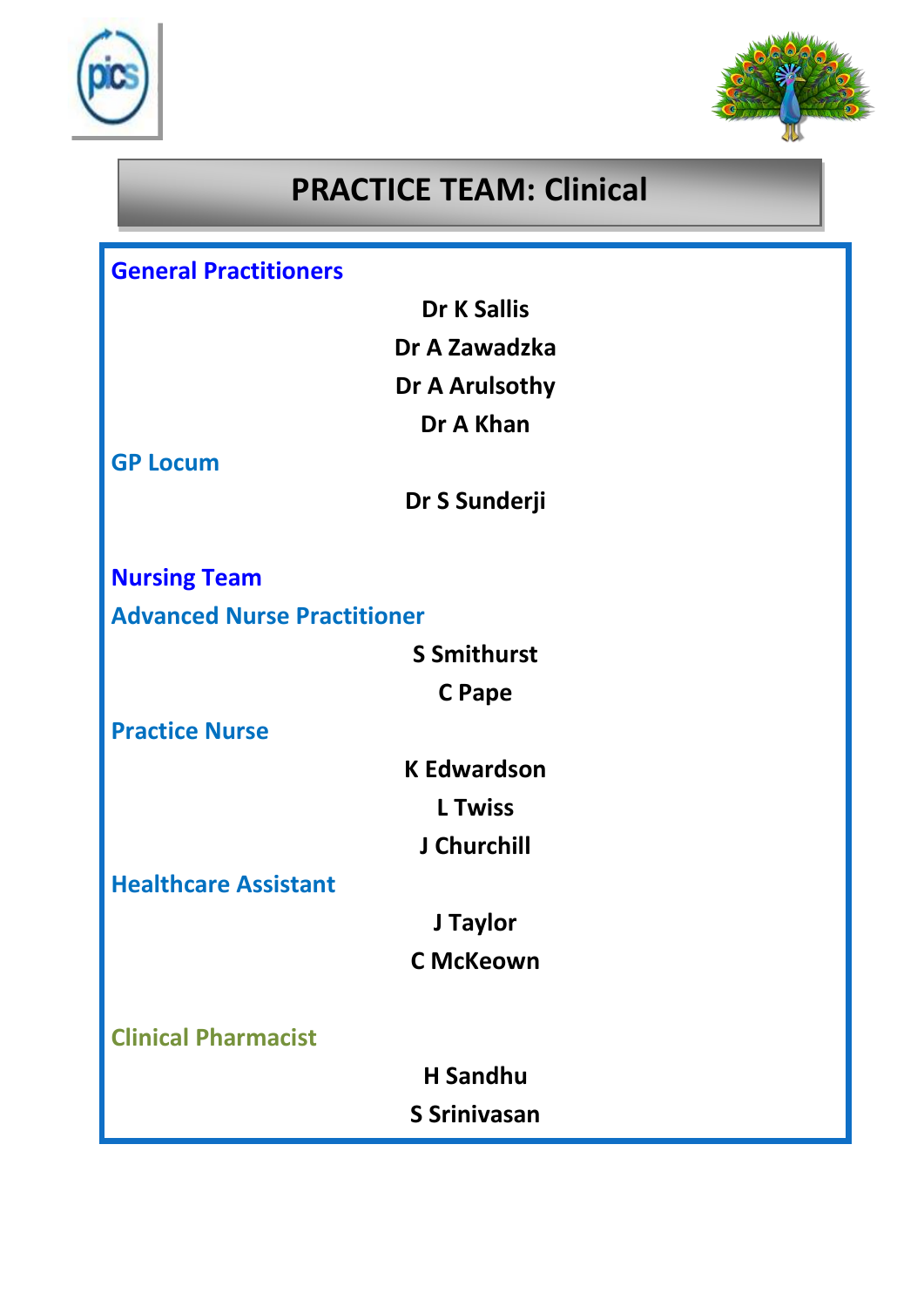



# **PRACTICE TEAM: Non-Clinical**

#### **Practice Management**

**Practice Manager** S Moore **PICS Primary Care Support** S Haywood

#### **Reception & Administration Team**

**Lead Receptionist: Kim Reception Administrators**

Alison, Leticia, Michael, Stefani

**QOF & Data Quality:** G Harvey **Recalls & Prescriptions:** S Walsh **Medical Records & Correspondence:** O Pratt **Medical Records Summariser:** R Leame **Medical Secretary:** A Lewis

**PICS GP Data Quality Support**: S Chalmers

**Attached Staff Physiotherapist:** P Naik **CYP Social Prescriber Link Worker:** R Williams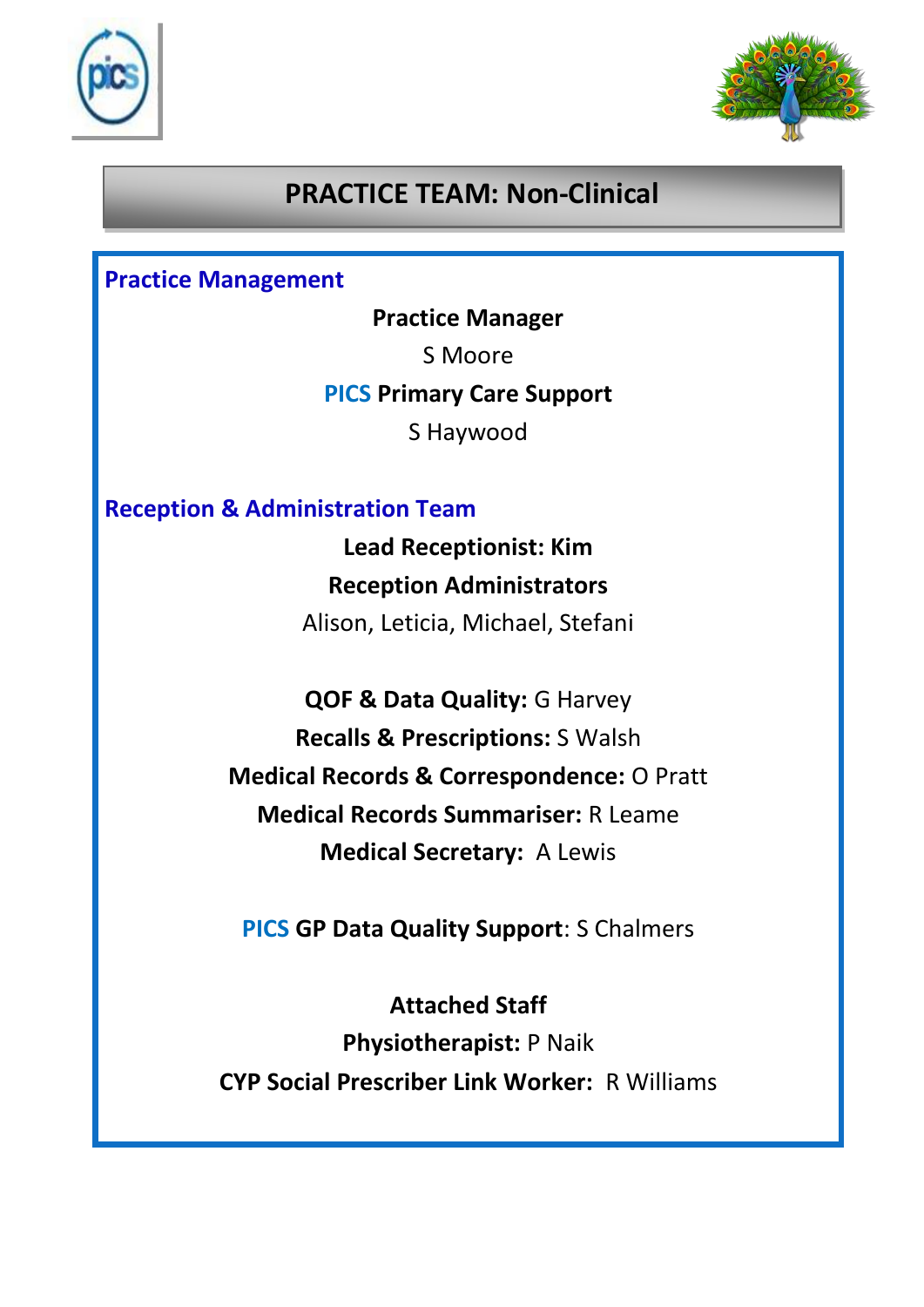



### Service Provision

**Practice Operational Times** 

**Monday to Friday: 0800—1830 daily**

*Saturday Morning 0800-1200:* 

*Occasional Saturday appointments may be available depending on staffing. Please check with reception.*

**GP Appointments:** 0830-1100 & 1500-1730 **Nursing Team Appointments:** 0730-1130 & 1330-1730

When we are closed & Out of Hours

### **For all life-threatening emergencies call 999**

For non-emergency medical treatment or medical advice call 111

#### **Out of Hours Treatment and Advice**

Nottingham City NHS Walk-In-Centres Upper Parliament Street: 7 days a week between 8am and 8pm. You do not need an appointment and can contact them on 0115 883 1960.

London Road (Next to the BBC): 7 days a week between 7am and 9pm. You do not need an appointment, but you can contact them on 0115 883 8500. (Please note, this Walk-In-Centre does not offer advice by telephone.)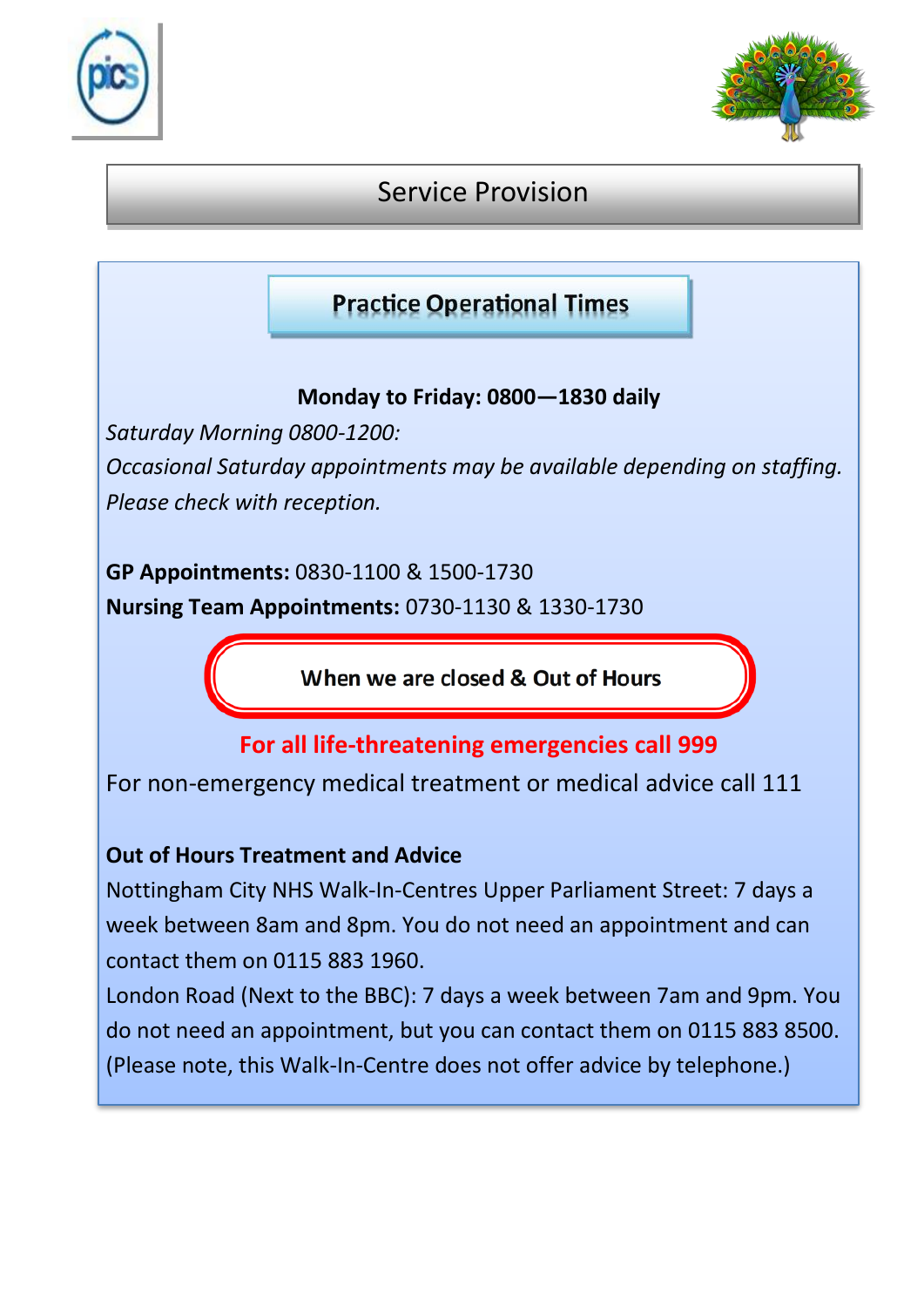



# Appointments & Home Visits

#### **Appointments**

Appointments can be booked by telephone, calling into surgery or using the internet. Please ask at Reception for information regarding on-line services.

We offer a mixture of pre-bookable and book on the day appointments. If you require an on-the-day appointment, please telephone the surgery and if there are no appointments available, you will be offered a telephone triage consultation.

## **Help us to help you!**

GP Appointment are 10 minutes

**Please be on time** - if you are 10+ mins late you may not be seen.

**Consultation time:** One appointment = One problem

**Be Prepared:** Know what you want to discuss with the GP, think about the questions you may have

#### **Home Visits**

**Please call us before 1000 should you feel you need a visit. Home visits are only for patients who are entirely housebound.** We are unable to guarantee a specific doctor will visit you as this depends on availability and other factors. **The decision to home visit will be at the doctors' discretion.**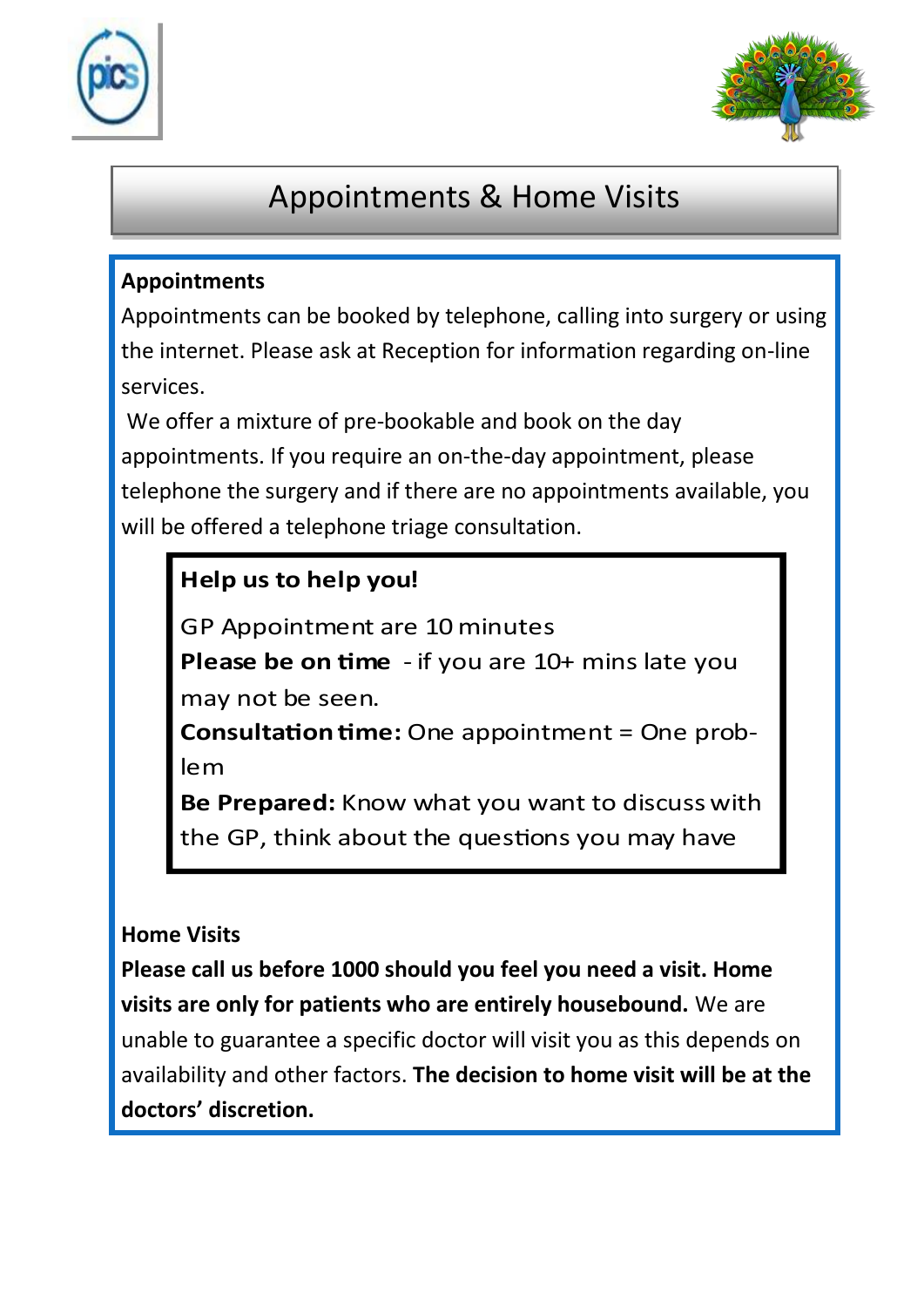



## Services Available to Patients

- Family Planning Services
- Immunisations: for Adults & Children
- Travel Immunisations & Advice: provision of travel vaccinations
	- is a chargeable service
- Minor Surgery: joint injections, simple skin lesions etc.
- Cervical Smear Testing
- NHS Health Checks & Well Person Clinics
- Chronic Disease Management: Asthma & COPD, Hypertension, Diabetes, Heart Disease, Kidney Disease.
- Medication and Prescription Management

### **Other services also available to our patients**

- Antenatal Services
- Baby Clinic
- Mother & Baby Check
- Smoking Cessation
- Physiotherapy

**There may also be ad hoc services provided by the practice or hosted by the practice. We will advertise this via our website and within the practice**

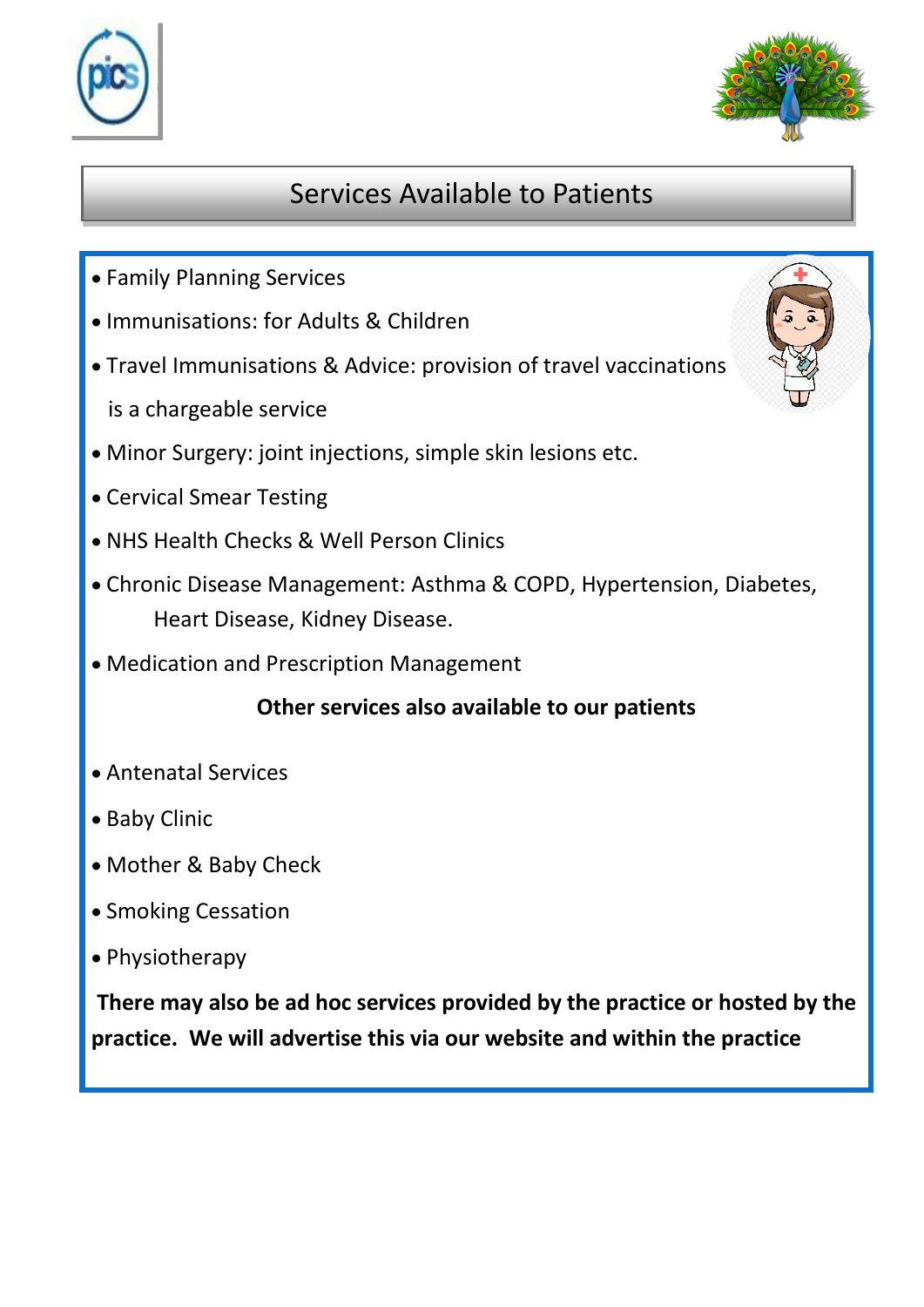



## **Medication & Prescriptions**

#### **Repeat prescriptions can be ordered in the following ways:**

- In person [not over the telephone] By ticking the required medications on your prescription and placing it in the dedicated box outside the practice.
- Online Please log in and order via our website or the NHS App **Please allow a minimum of 2 full working days / 48 hours [excluding weekends and bank holidays] when ordering repeat prescriptions.**
- Should you run out of your medication when the practice is closed, visit your local pharmacy who may be able to give you an emergency supply. Urgent requests for medication should be made by speaking to a member of the pharmacy team. If you are unable to speak to the pharmacy team, call reception who will take your details and ask a member of the pharmacy staff to call you back.

**Please be aware that only certain types of medications are classed as being required to be issued 'urgently'.** 

Non repeat medication requests will require a GP consultation

**Medication Management:** As part of our safe prescribing procedures, patients are responsible for working in partnership with the practice and will be required to attend regular medication reviews and have associated blood tests, blood pressure reviews and height/weight monitoring.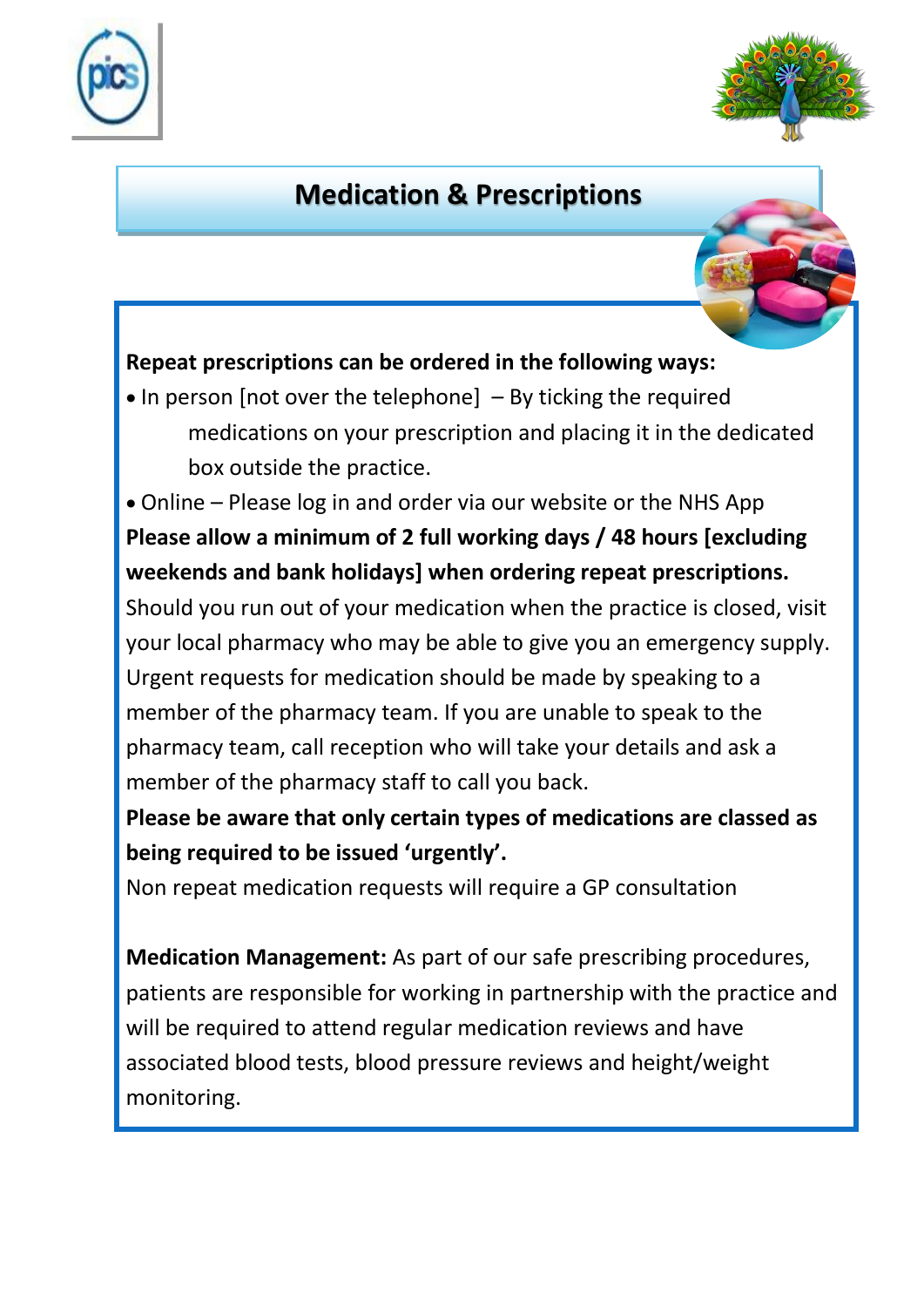



# Patient Responsibilities & **Zero Tolerance**

**Our receptionists are here to help and will always try to accommodate your requests and give you an appointment, when possible, with the clinician you have requested.** 

#### **Your Responsibilities:**

- Understand that your GP is not the only person who can provide health care.
- Appreciate that your GP and team work hard in stressful situations. Try to be tolerant
- Learn about your own health and how to take care of it.
- Arrive promptly for your appointment.
- Cancel It or Keep It: If you are unable to keep your appointment, please telephone us as soon as you know. Cancelling will enable us to offer your appointment to another patient who needs to be seen.
- Failure to Cancel with less than 24 hours' notice constitute as a 'Did Not Attend' (DNA) and will be recorded in your health record. Three DNAs within a twelve-month period may result in your being asked to register at another practice.
- Ensure we have your up-to-date telephone number.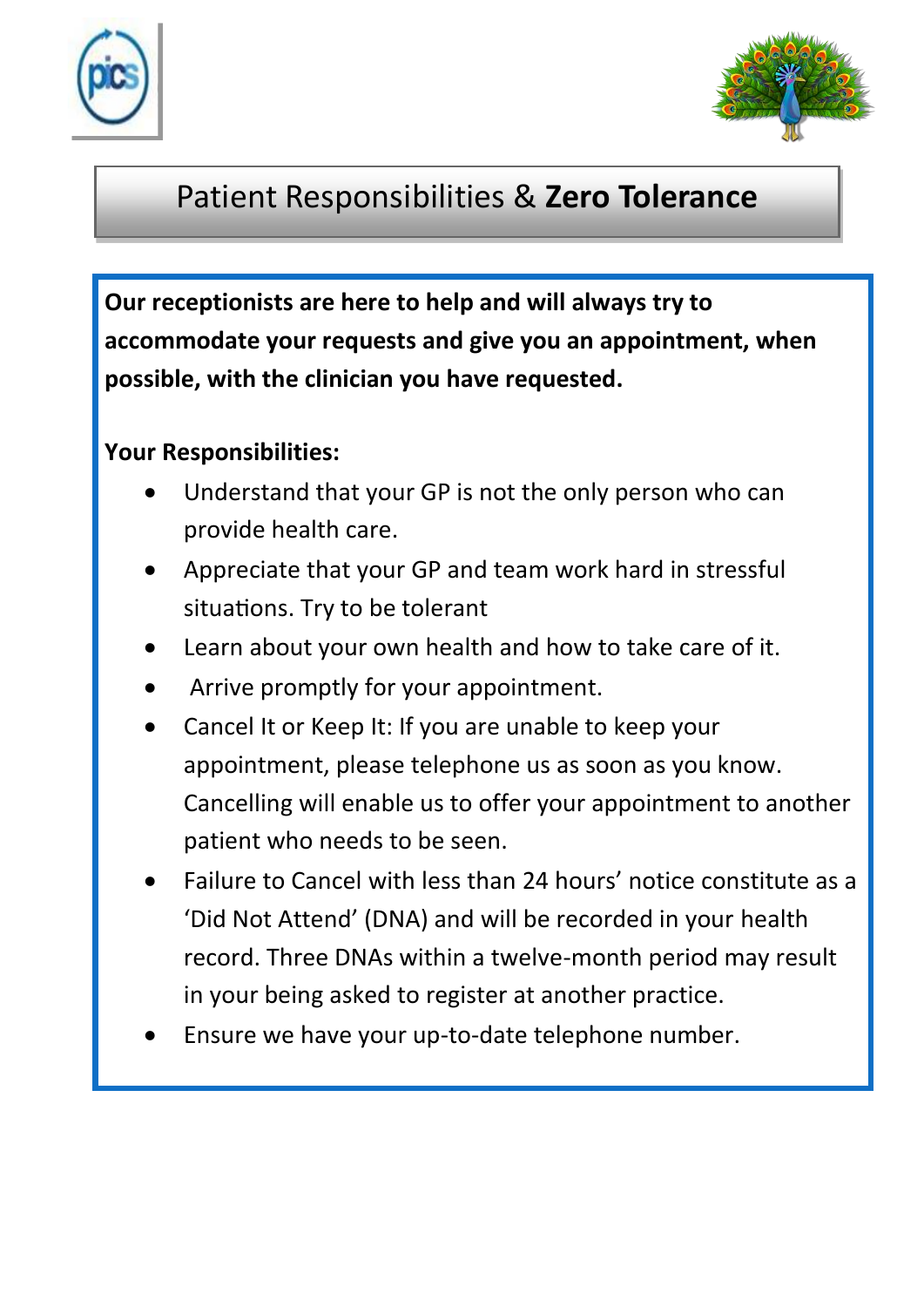



## **ZERO TOLERANCE**



**We operate a ZERO TOLERANCE policy. Safety of our staff is paramount. ALL practice staff have the right to work without fear of verbal or physical abuse.** 

**Abusive patients will be asked to leave the surgery and, if needed, the police will be called.** 

**We may remove patients from our list when the clinical relationship can no longer be maintained.**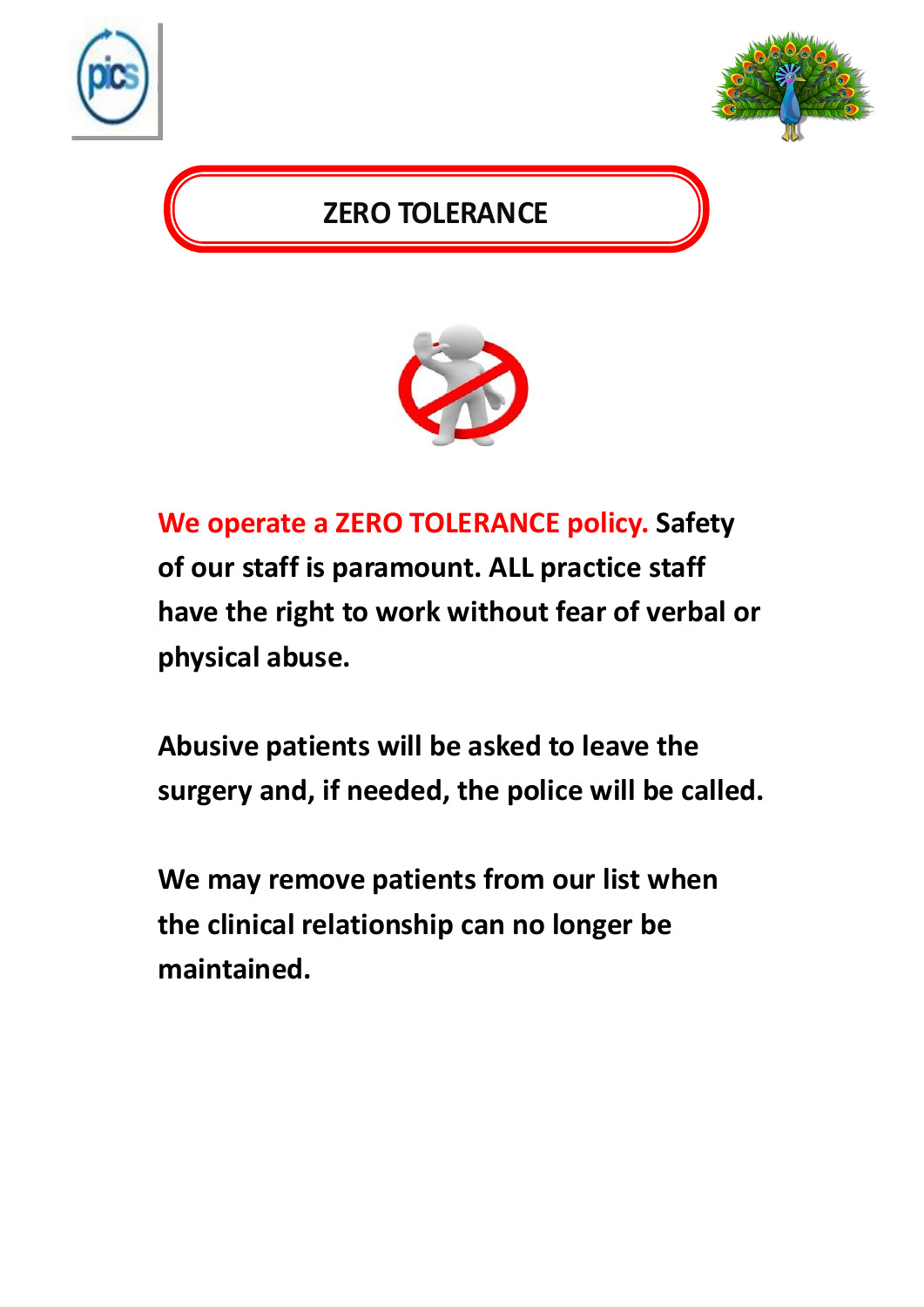



### Training & Practice Closures

**The surgery will be closed on certain dates throughout the year, to enable staff training to take place.**

Our closure dates can be found on our website.



#### **Training NHS Staff**

Although we are not a training practice, we will on occasion have student nurses, pharmacy technicians and other allied healthcare professionals working on-site. You will be advised if this is the case and asked if you are happy for them to be present when you are being seen.

It is our aspiration to become a training practice, which will see qualified doctors training to be GPs present in the practice for prolonged periods of time. We will communicate this to our patients when the time comes.



**For More information and guidance,** 

**please see our Patient Charter Leaflet**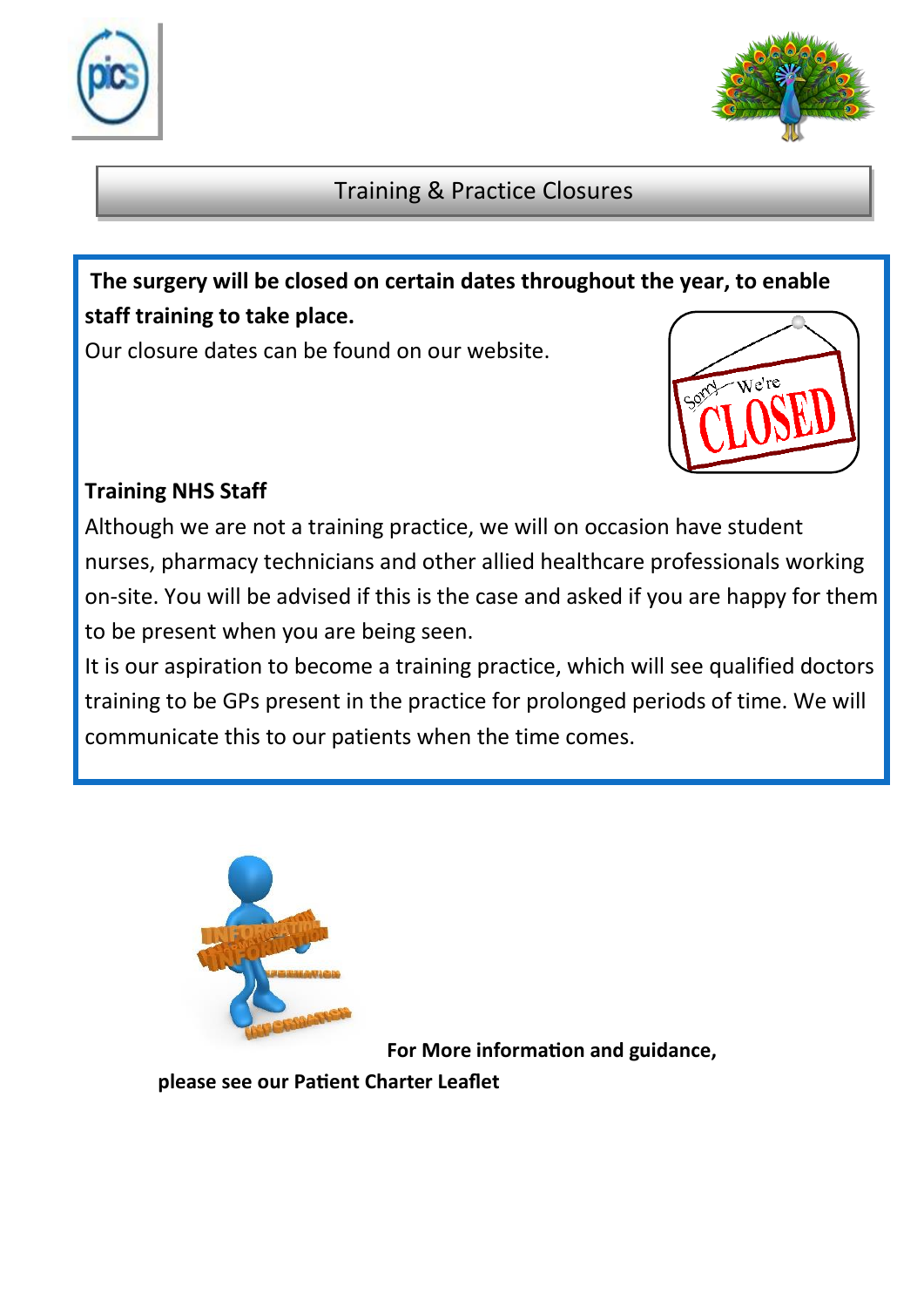



# Data Security & Confidentiality

**Your information is held on our secure system; we can only disclose this information to a third party with your consent. All information is covered by the Data Protection Act (2018) and the General Data Protection Regulation (GDPR).** You can access your health record online; please ask at reception for further information. You can request a copy of your medical records using a Subject Access Request form.

The national data opt-out programme affords patients the opportunity to make an informed choice about whether they wish their confidential patient information to be used just for their individual care and treatment or also used for research and planning purposes. Patients who wish to opt out of data collection will be able to set their national data opt-out choice online. An alternative provision will be made for those patients who are unable to or do not want to use the online system.



#### **Confidentiality**

**We respect your rights to privacy and keep all your health information confidential and secure.** We keep records about your health and treatment to ensure those caring for you give the best possible advice and care. The information is only available to those involved in your care. We will never divulge information about you to third parties without your permission and we normally request this in writing.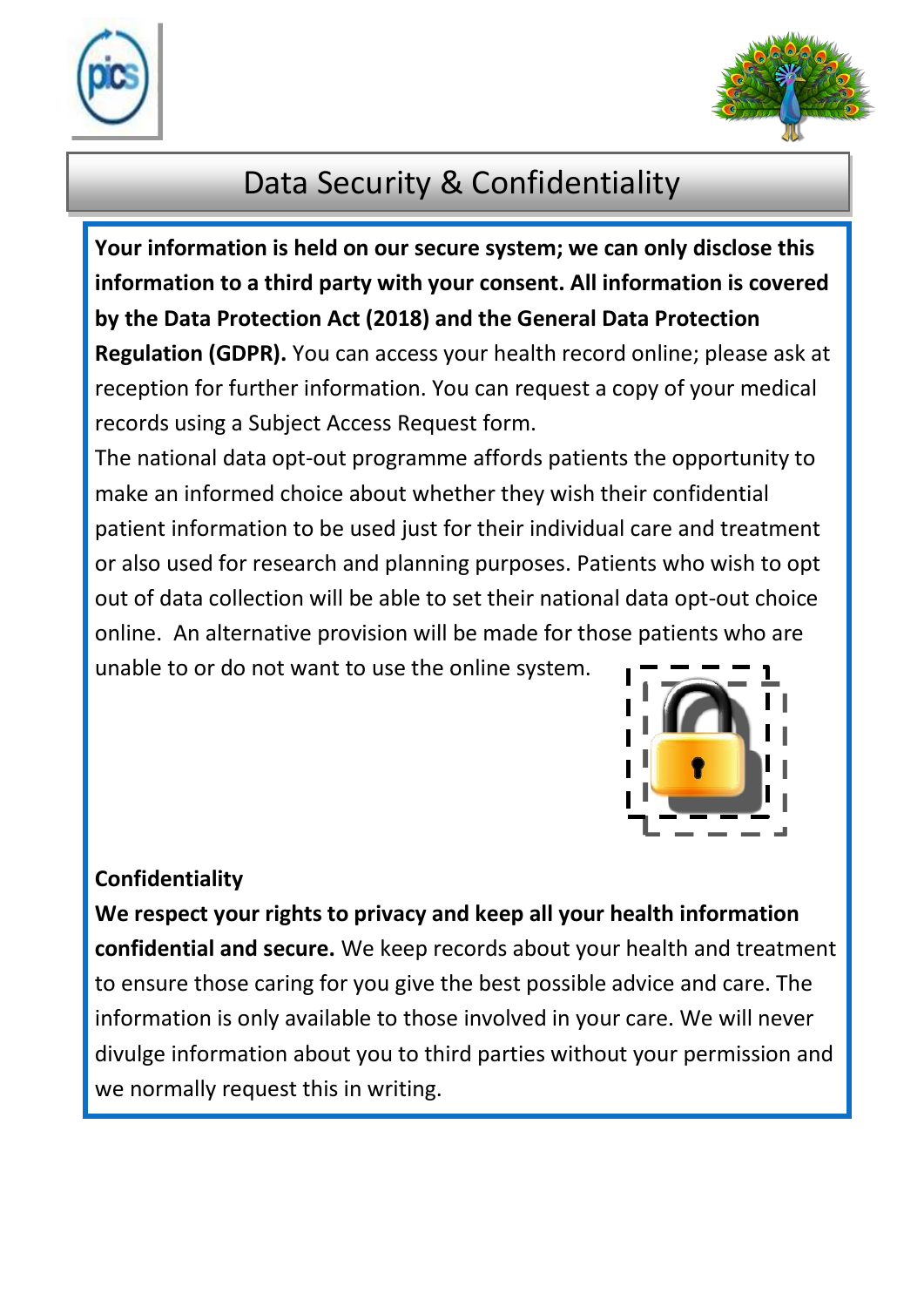



# How we use your Health Records

**Access to Medical Records:** The practice is registered and complies with the Data Protection Act 1998. Any request for access to notes by a patient, patient's representative or outside body will be dealt with in accordance with the Act. Please contact the practice for further  $information$ 

Patient Confidentiality: We respect your right to privacy and keep all your health information confidential and secure. It is important that the NHS keeps accurate and up to date records about your health and treatment so that those treating you can give you the best possible care. This information may be used for management and audit purposes. However, it is usually only available to, and used by, those involved in your care. You have the right to know what information we hold about you. If you would like to see your records, please contact the practice for further information.

**Summary Care Record:** The Summary Care Record is an electronic record which will give healthcare staff faster, easier access to essential information about you, to help provide you with safe treatment in an emergency or when the surgery is closed. You can choose to have a Summary Care Record (this will happen automatically when you register) or you can choose to not have a Summary Care Record (you will need to let the practice know by filling out and returning the opt out form).

Further information is available from reception or from the NHS Care Records Service – www.nhscarerecords.nhs.uk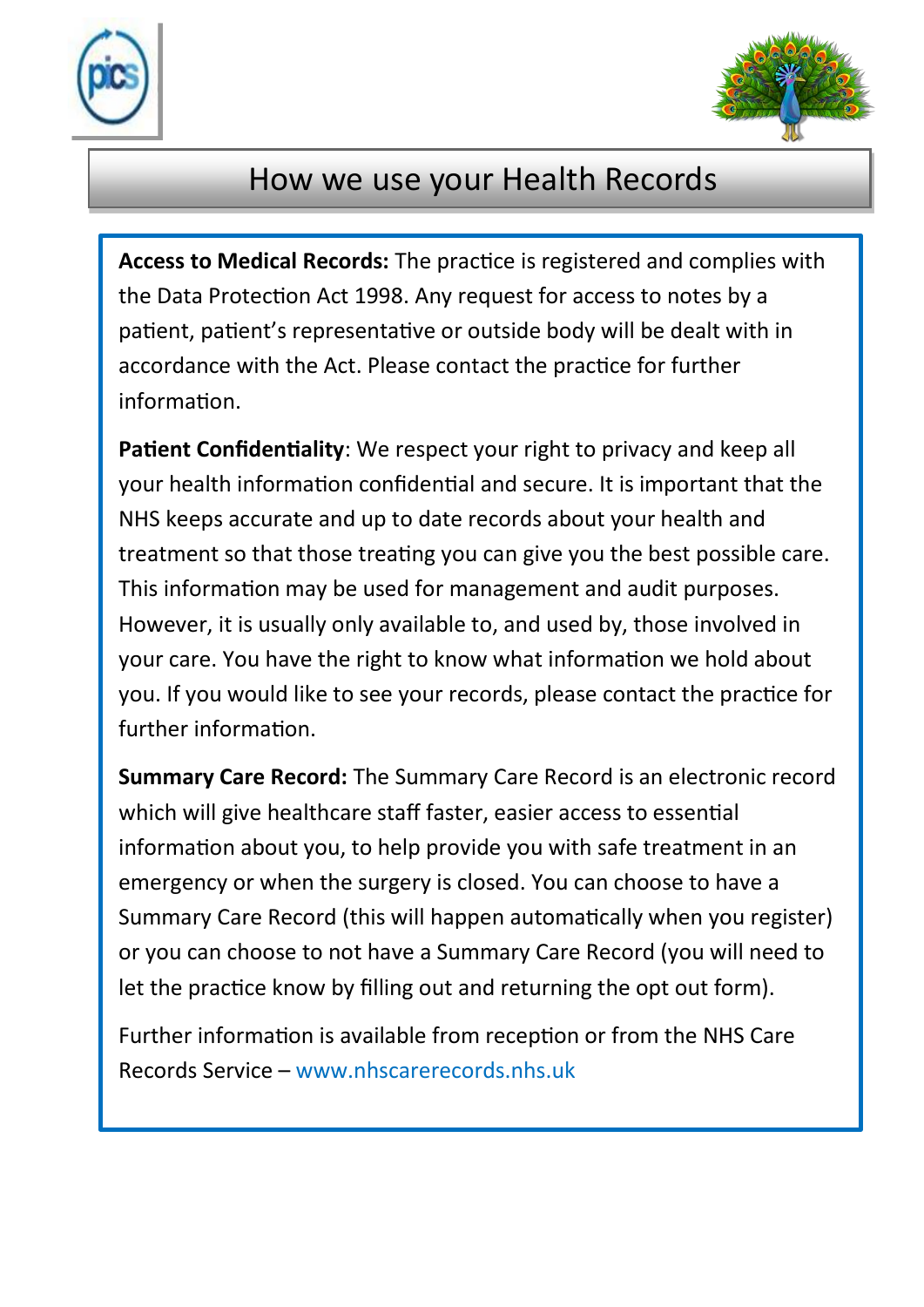



## **Forms, reports, and other paperwork**



If you have a form/report for completion by a doctor, please hand this in at reception.

The GPs cannot complete forms during consultations. They have dedicated time set aside for paperwork to allow them to consider the details required. This enables us to keep our clinics running on time so other patients aren't kept waiting. All completed forms can be collected from our reception who will be able to advise on the current charges and standard completion mes. Our current fees for non-NHS services are displayed on our website or a copy can be provided to you.

**Sick Notes:** If you are off work for less than 7 days, you do not need a doctor's sick note. If you are receiving hospital care you do not need advice from your GP, please ask the hospital for your ongoing sick note.

**COVID 19 'Fit to Fly' letters**: these are not provided by the surgery. Please visit the Government website – gov.uk - for up-to-date information.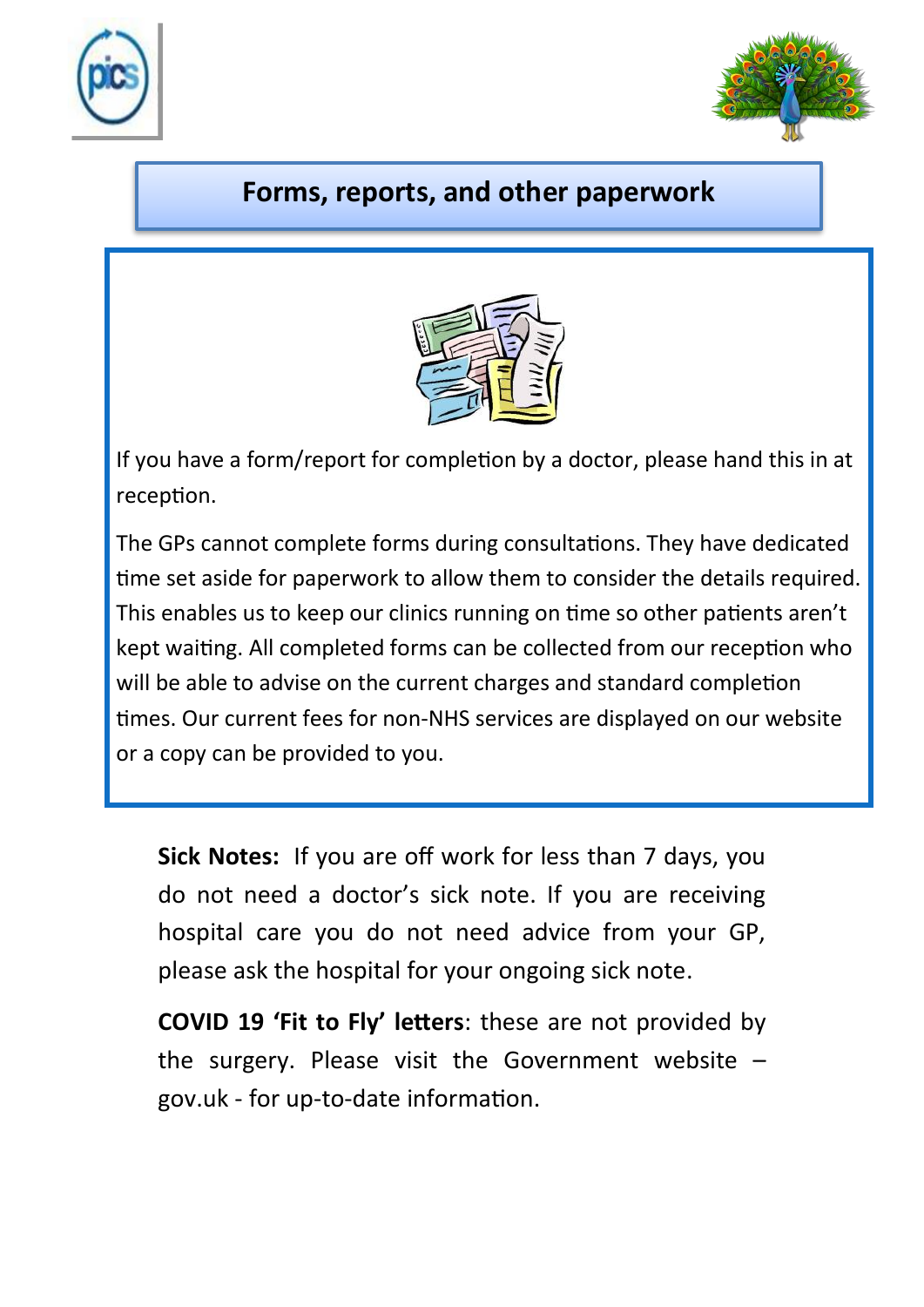





### We aim to provide the highest level of care for all of our patients. We will **always be willing to hear if there is any way that you think that we can improve the services we provide.**

If you have a suggestion on how the practice can better suit your needs please tell us. We hope that most problems can be sorted out quickly and easily, often at the time they arise and with the person concerned. However, if your problem cannot be sorted out in this way and you wish to make a complaint, please tell us as soon as possible.

We would also love to hear from you if you want to share a good experience with the surgery. Knowing when we have got something right enables us to learn and share good practice in much the same way as learning from any problems shared.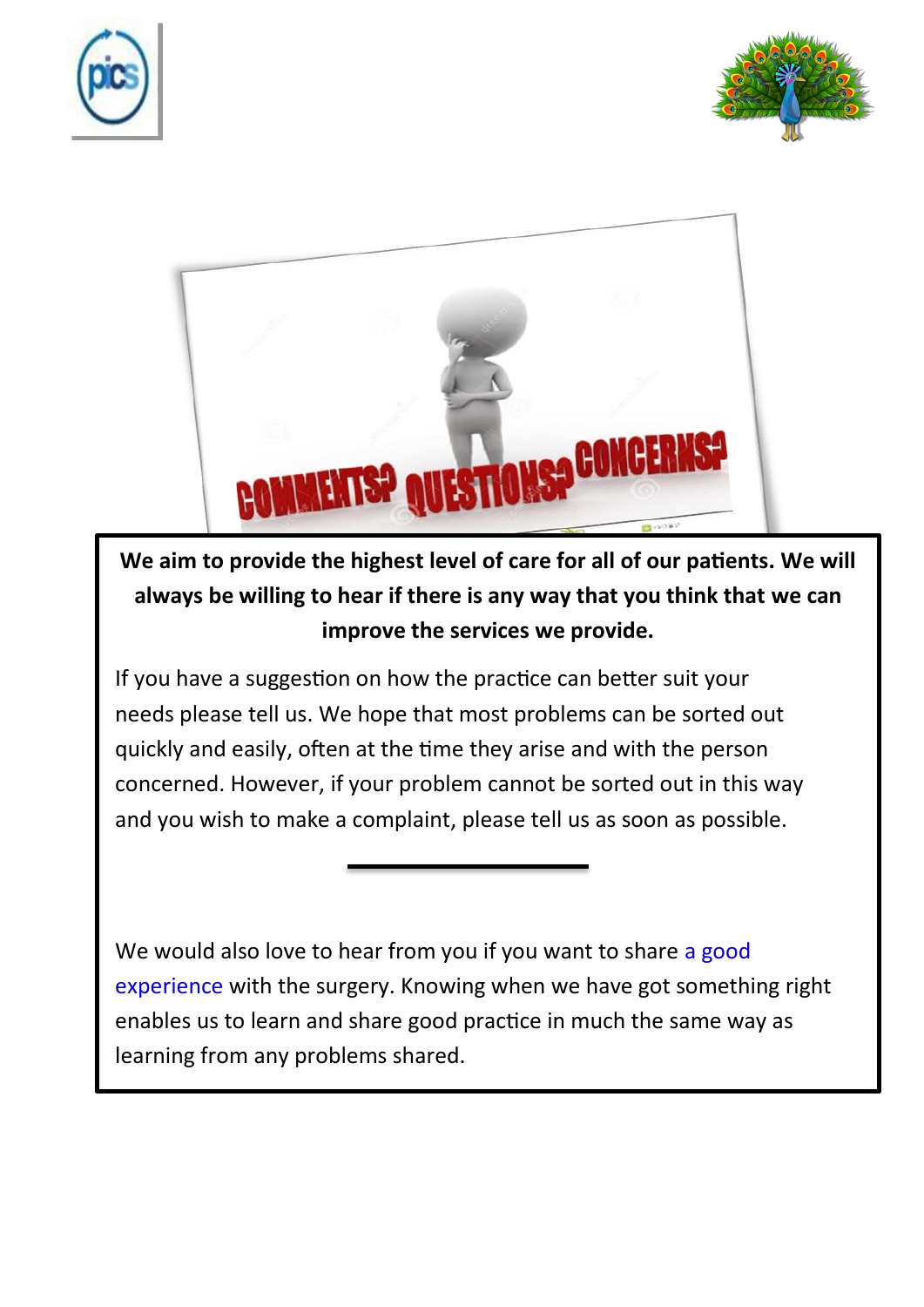



#### **PICS & Clinical Commissioning Group Information**

#### **Primary Integrated Community Services**

Since 1st August 2019, Peacock Surgery has been part of Primary Integrated Community Services Ltd. We are very excited at being part of a larger organisation which forms part of our sustainability strategy and enhances the provision of quality healthcare to the patients of Carlton.

### **The Peacock Surgery is affiliated to the local Clinical Commissioning Group [ CCG]. The CCG for this area is:**

Nottingham and Nottinghamshire CCG

1 Standard Court

Park Row

Nottingham

### NG1 6GN

### Tel 0115 8454545

Further information about local services can be found by **visi ng the NHS Choices website.**